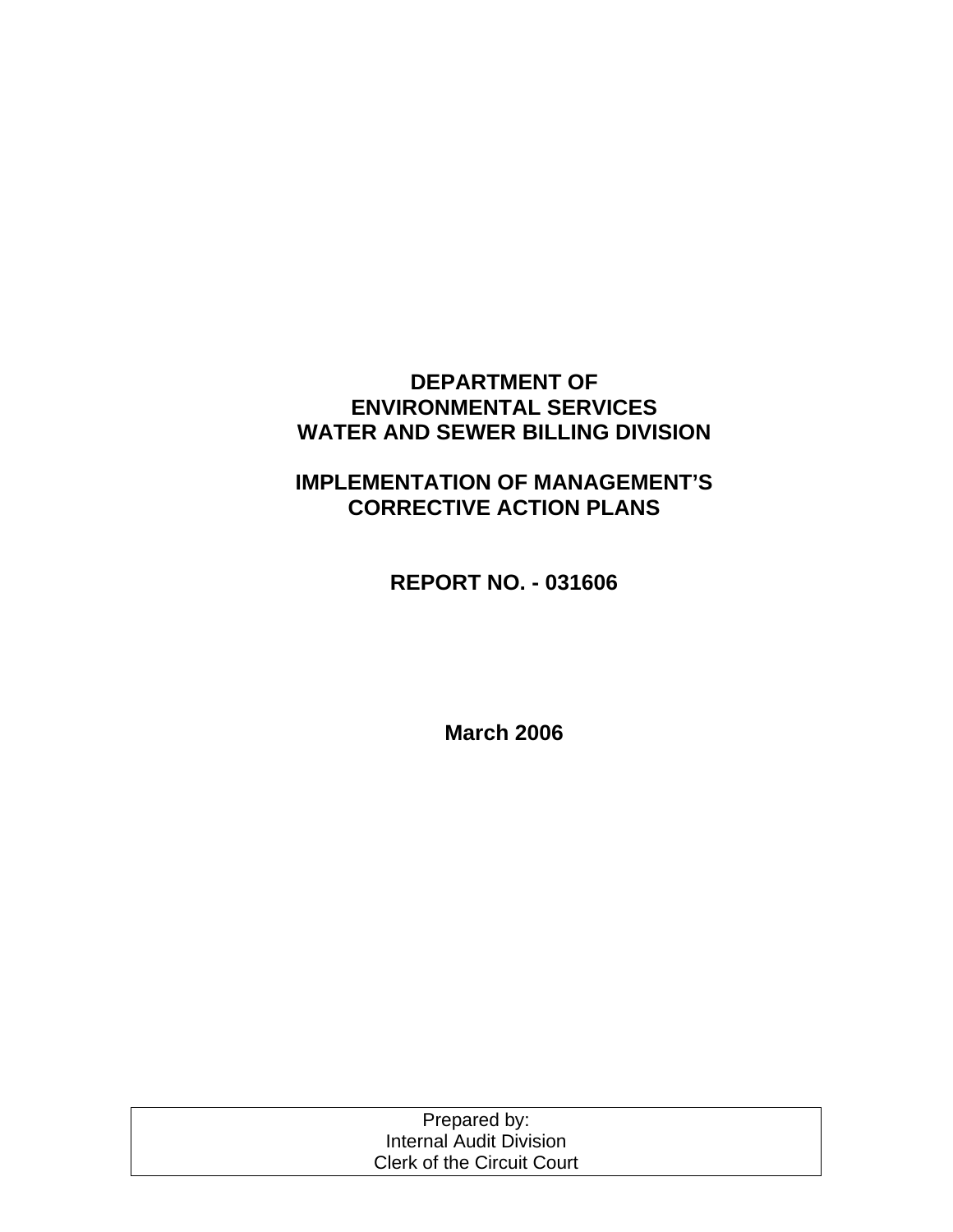#### **DISTRIBUTION LIST**

#### BOARD OF COUNTY COMMISSIONERS Mr. Carlton Henley Ms. Brenda Carey Mr. Bob Dallari Mr. Randall Morris Mr. Dick Van Der Weide

COUNTY MANAGER'S OFFICE Mr. Donald Fisher Ms. Sally Sherman

DEPARTMENT OF ENVIRONMENTAL SERVICES Mr. Robert Briggs Mr. John Cirello

BOARD OF COUNTY COMMISSION RECORDS Ms. Sandy McCann

| Prepared by:                      |  |
|-----------------------------------|--|
| Internal Audit Division           |  |
| <b>Clerk of the Circuit Court</b> |  |